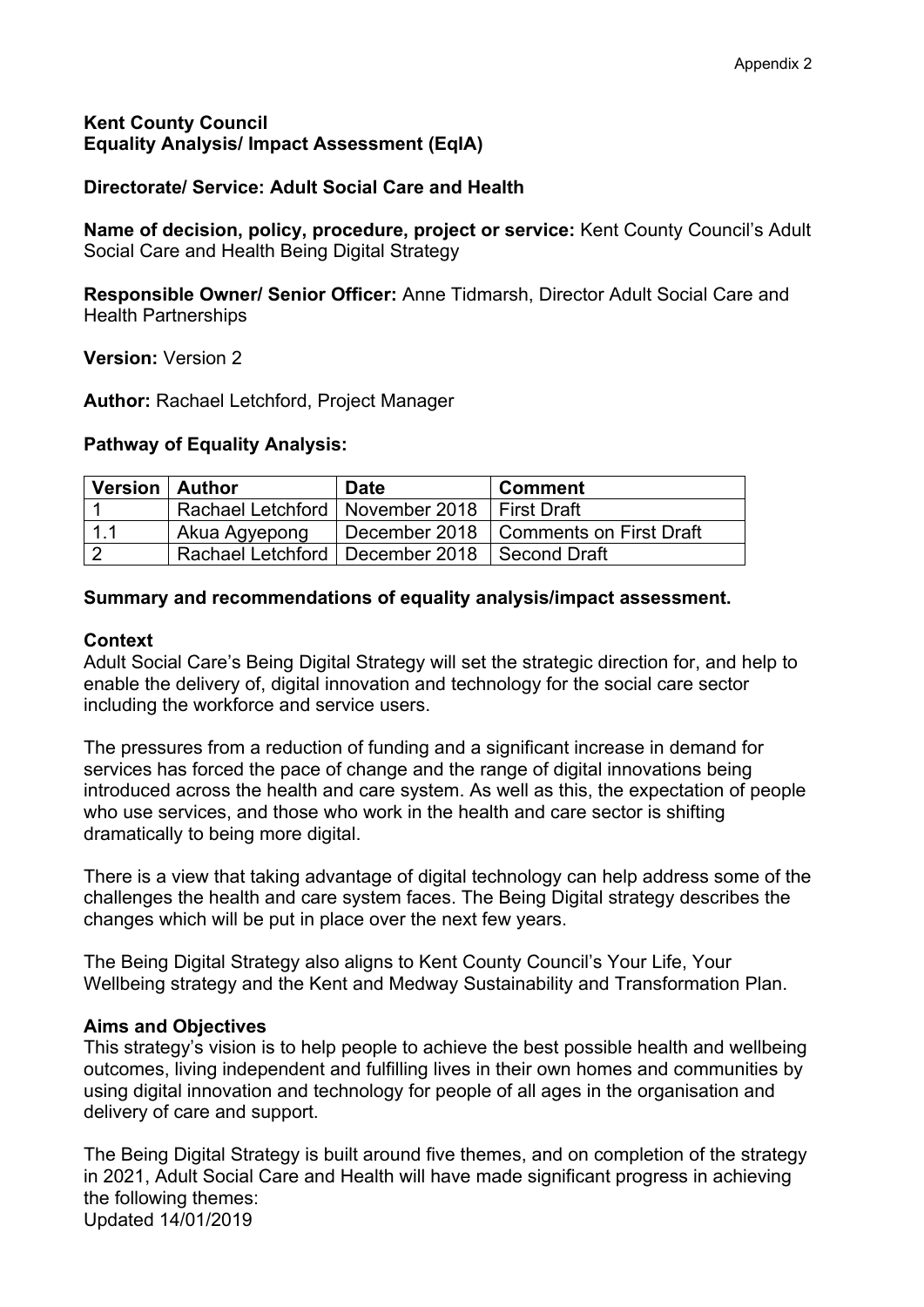- People; enabling people to do more for themselves and make use of intelligent information, tools and apps to increase their independence and improve their quality of life
- Place; transforming the way services are delivered across all settings by improving connectivity and using innovative technology.
- Practice; developing a more productive, capable and confident workforce by ensuring employees have the right digital tools and information and can work flexibly
- Product; empowering and enabling service users to live more fulfilling and independent lives by utilising more advanced and innovative products where appropriate
- Partnership: delivering better outcomes for people by enabling key partners to more easily collaborate, innovate and share information.

The strategy recognises that technology will not be a replacement for care, however it can bring improvements in efficiency, effectiveness and help improve the overall quality of care.

# **Summary of equality impact**

Analysis suggests that there is a low risk of negative impact to the protected characteristic groups; negative impact will be mitigated as outlined in the action plan in this document. It is anticipated that the proposed changes will have a mainly positive impact on service users given that the strategy aims to ensure that people accessing services continue to receive the same quality services but also benefit from alternative ways to access and navigate their way through the social care system. There will also be increased access to new technologies and the workforce will be more effective and efficient. Services and support will continue to be designed with the person at the centre, and a strong focus on choice, regardless of protected characteristics.

However, KCC should consider the following groups to ensure the service is mindful of: age, disability, gender and race; as these have been identified as having a potential low negative impact particularly around accessibility and digital inclusion.

The central government digital inclusion agenda will help KCC to ensure that all protected characteristics are considered when designing and implementing digital solutions. A digital inclusion maturity matrix has been developed and progress against this will be assessed on a frequent basis.

# **Adverse Equality Impact Rating** Low

## **Attestation**

I have read and paid due regard to the Equality Analysis/Impact Assessment concerning **Kent's Adult Social Care Being Digital Strategy**. I agree with risk rating and the actions to mitigate any adverse impact(s) that has /have been identified.

# **Head of Service**

Signed: Name: Paula Parker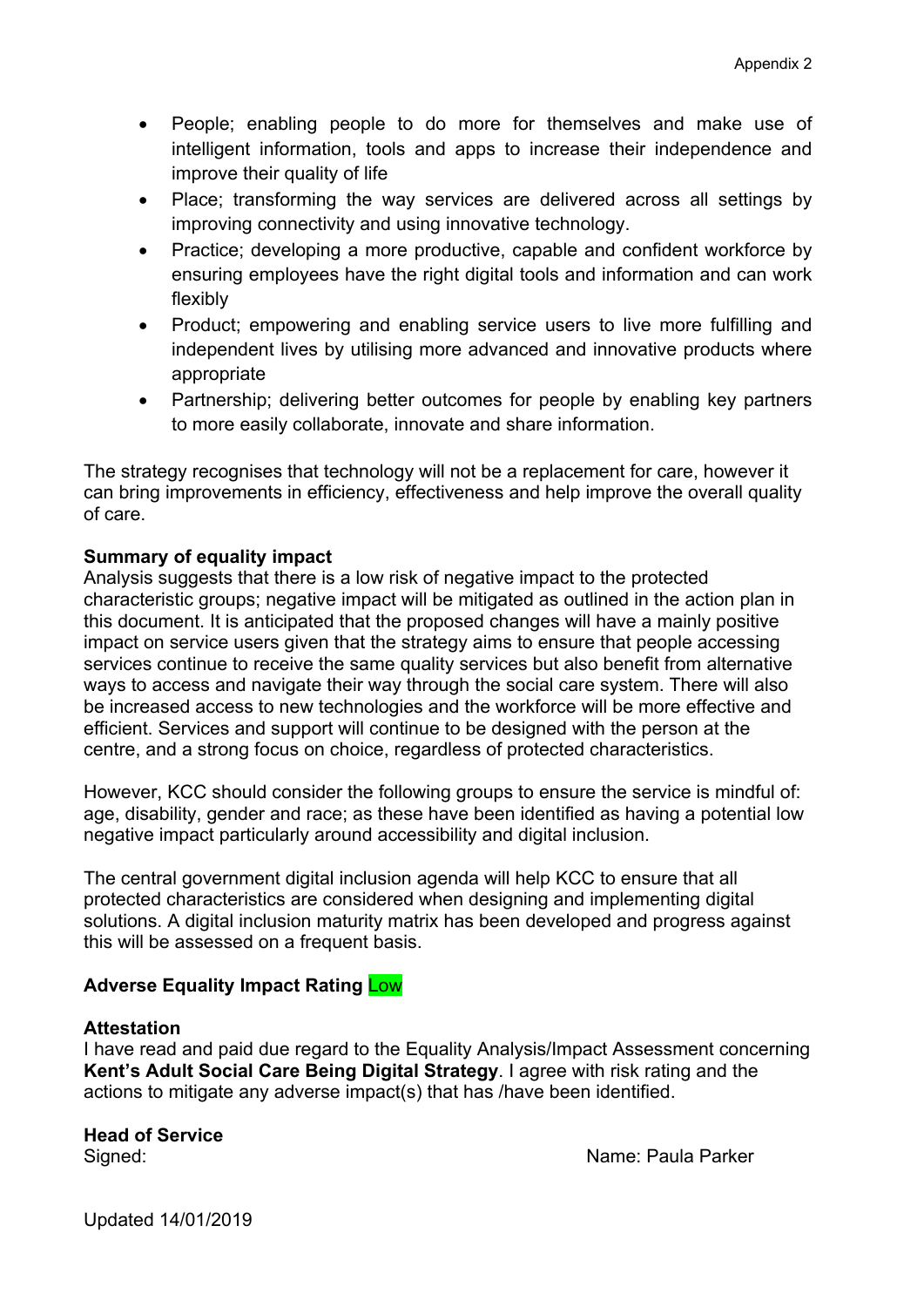Job Title: Programme Lead, Adult Social Care **Date: January 2019** 

# **DMT Member**

Job Title: Director ASCH Partnerships **Date: January 2019** 

Signed: Name: Anne Tidmarsh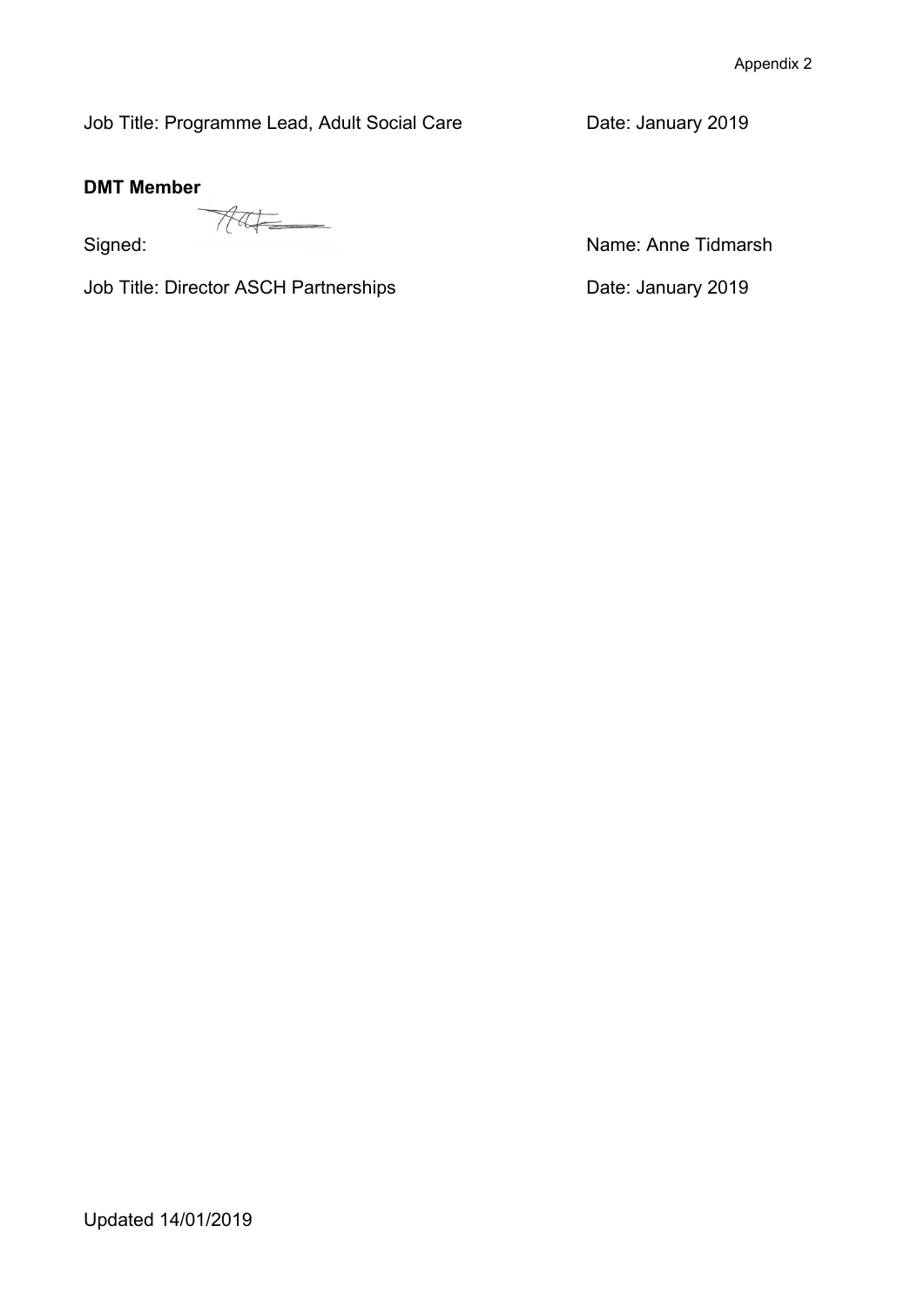## **Part 1 Screening**

Could this policy, procedure, project or service, or any proposed changes to it, affect any Protected Group (listed **below) less favourably (negatively) than others in Kent?**

**Could this policy, procedure, project or service promote equal opportunities for this group?**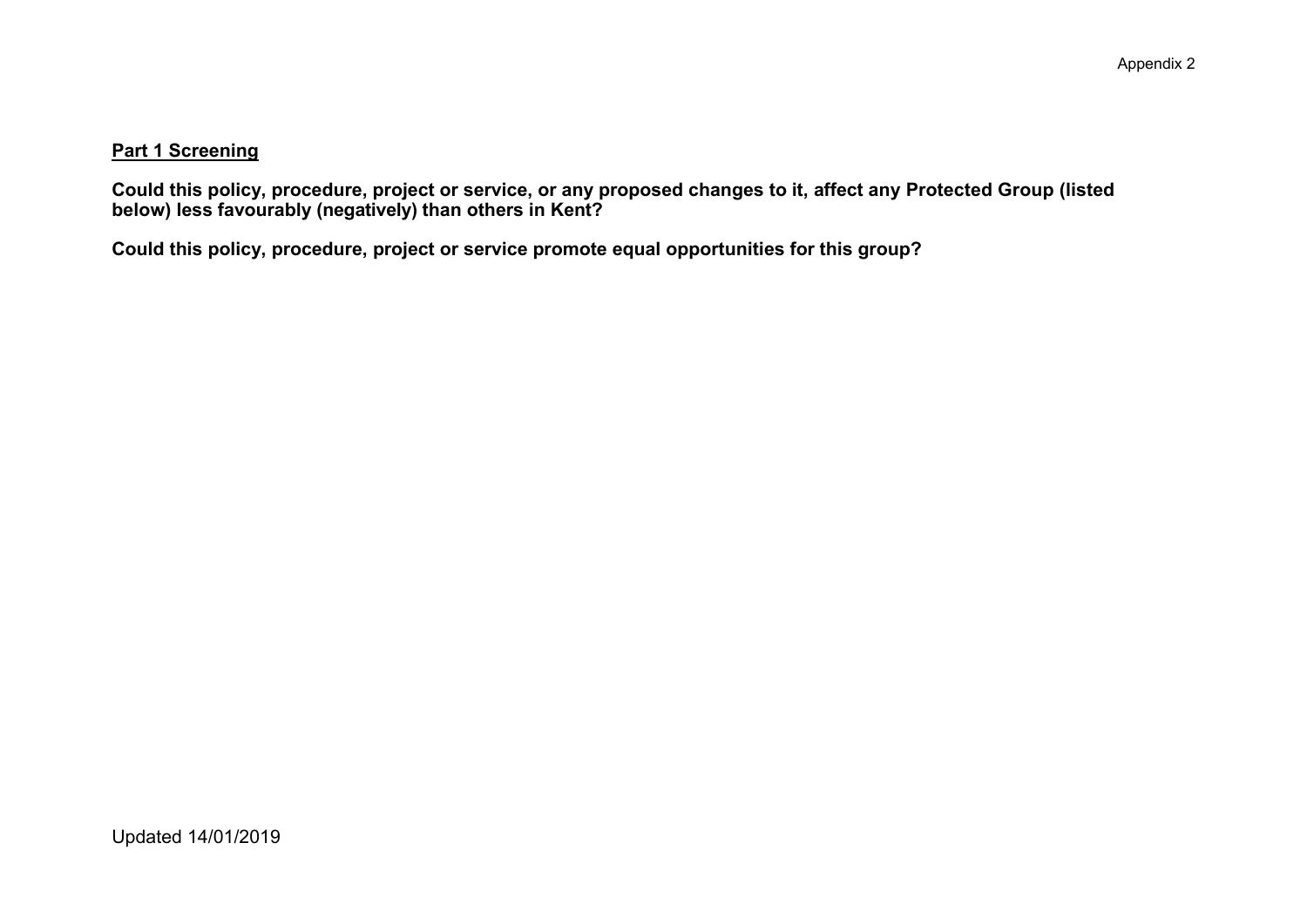| <b>Protected</b> | Please provide a brief commentary on your findings. Fuller analysis should be undertaken in Part 2. |                               |                                                                                                                                                                                                                                                                                                                                                                                                                                                                                                                                 |                                                                                                                                                                                                                                                                                                                                                                                                                                                                                                                                                                                                                                                                                                     |
|------------------|-----------------------------------------------------------------------------------------------------|-------------------------------|---------------------------------------------------------------------------------------------------------------------------------------------------------------------------------------------------------------------------------------------------------------------------------------------------------------------------------------------------------------------------------------------------------------------------------------------------------------------------------------------------------------------------------|-----------------------------------------------------------------------------------------------------------------------------------------------------------------------------------------------------------------------------------------------------------------------------------------------------------------------------------------------------------------------------------------------------------------------------------------------------------------------------------------------------------------------------------------------------------------------------------------------------------------------------------------------------------------------------------------------------|
| <b>Group</b>     | <b>High negative</b>                                                                                | <b>Medium negative impact</b> | Low negative impact                                                                                                                                                                                                                                                                                                                                                                                                                                                                                                             | <b>High/Medium/Low Positive</b>                                                                                                                                                                                                                                                                                                                                                                                                                                                                                                                                                                                                                                                                     |
|                  | impact                                                                                              | Screen                        | Evidence                                                                                                                                                                                                                                                                                                                                                                                                                                                                                                                        | <b>Impact</b>                                                                                                                                                                                                                                                                                                                                                                                                                                                                                                                                                                                                                                                                                       |
|                  | EqIA                                                                                                |                               |                                                                                                                                                                                                                                                                                                                                                                                                                                                                                                                                 | Evidence                                                                                                                                                                                                                                                                                                                                                                                                                                                                                                                                                                                                                                                                                            |
| Age              |                                                                                                     |                               | Evidence from the national<br>audit office's study on<br>internet use and access<br>showed that in 2018, 8.4% of<br>adults had never used the<br>internet. Of these, nearly half<br>were aged 75 and over. Also,<br>99% of adults aged 16 to 34<br>years were recent internet<br>users in 2018, compared with<br>44% of adults aged 75 years<br>and over.<br>This statistic should be<br>considered when<br>implementing the strategy to<br>focus on how older people<br>can be supported to make<br>use of digital technology. | Medium - The strategy will focus all<br>service users utilising or eligible to<br>utilise adult social care services,<br>including the lifespan pathway. 57% of<br>service users utilising adult social care<br>services are aged 65+; this protected<br>characteristic is over represented<br>when compared to Kent's 65+<br>population (20%).<br>The strategy states that digital<br>solutions will not be a replacement for<br>care, instead people will have more<br>choice about how they access<br>services and information. For<br>example, older people accessing adult<br>social care services will still be able to<br>access services and information<br>through telephone or in person. |
|                  |                                                                                                     |                               | As part of the central<br>government's digital inclusion<br>agenda, KCC will be required<br>to evidence how digital<br>solutions are accessible for<br>all cohorts. A maturity matrix<br>will be developed for the<br>strategy to measure KCC's                                                                                                                                                                                                                                                                                 | Whereas some of the younger adult<br>social care service users might prefer<br>to use the internet.<br>The strategy ensures that KCC can<br>meet the changing, and varied<br>expectations for the different age<br>groups in the adult social care service<br>user population.                                                                                                                                                                                                                                                                                                                                                                                                                      |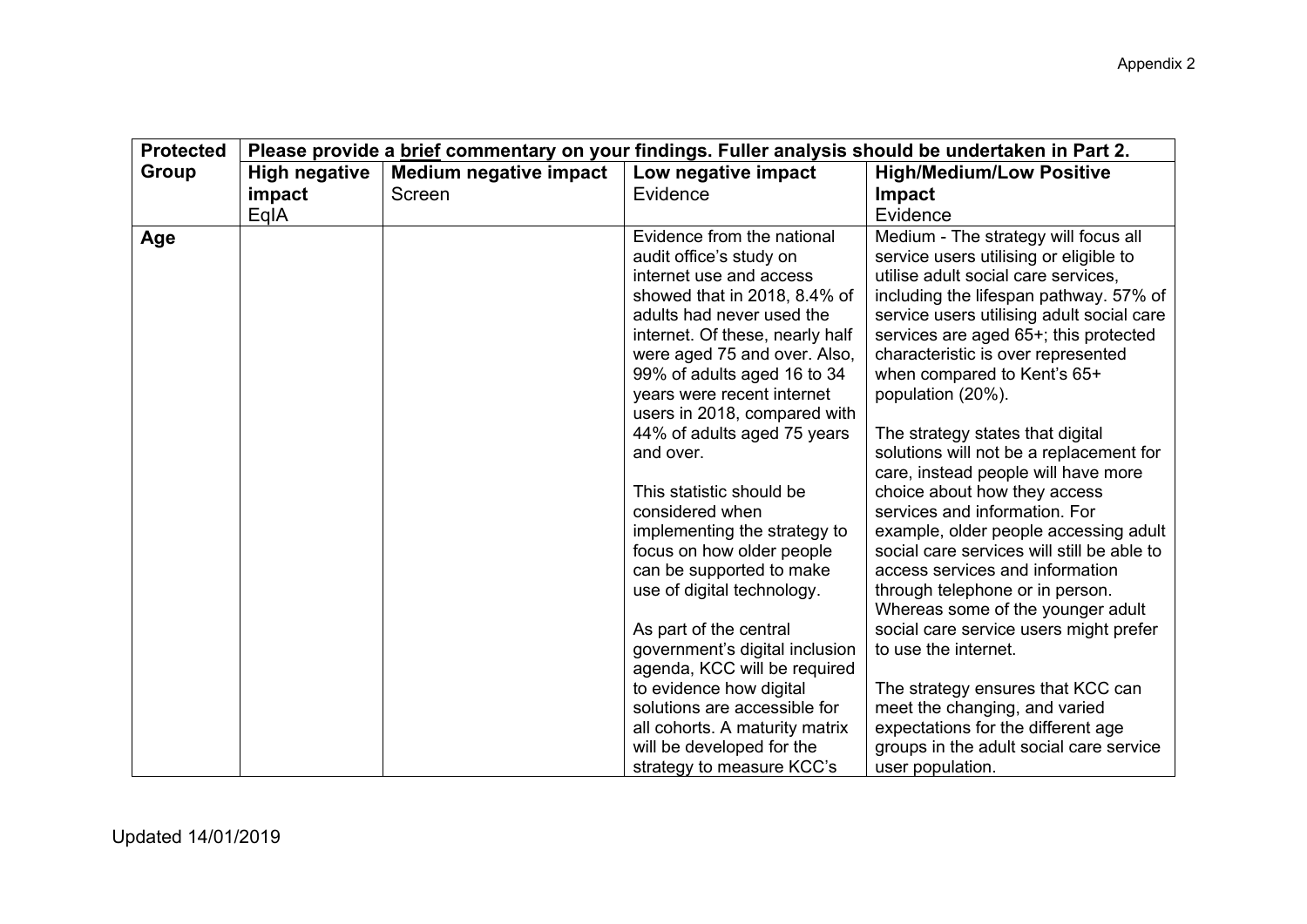|                   |                                                                                                                                                                                                                                                                                                                                                                                                                                                                            | progress and consideration |                                                                                                                                                                                                                                                                                                                            |
|-------------------|----------------------------------------------------------------------------------------------------------------------------------------------------------------------------------------------------------------------------------------------------------------------------------------------------------------------------------------------------------------------------------------------------------------------------------------------------------------------------|----------------------------|----------------------------------------------------------------------------------------------------------------------------------------------------------------------------------------------------------------------------------------------------------------------------------------------------------------------------|
| <b>Disability</b> | Evidence from the national<br>audit office's study on<br>internet use and access<br>showed that 20% of disabled<br>adults had never used the<br>internet in 2018, down from<br>22% in 2017.                                                                                                                                                                                                                                                                                | against inclusion.         | Medium - 98% adult social care<br>service users have recorded having a<br>disability with the largest proportions<br>reporting a physical disability or<br>learning disability related. This is<br>compared to 17.6% of Kent residents<br>reporting to have a disability.                                                  |
|                   | KCC support people with a<br>breadth of disabilities and the<br>digital solutions implemented<br>as part of the strategy will<br>need to be accessible for all<br>cohorts of people KCC<br>support.<br>If digital inclusion is not<br>achieved, there could be<br>adverse impacts for these<br>protected characteristics.<br>However, as part of the<br>central government's digital<br>inclusion agenda, KCC will<br>be required to evidence how<br>digital solutions are |                            | The strategy states that digital<br>solutions will not be a replacement for<br>care, instead people will have more<br>choice about how they access<br>services and information.<br>The strategy will ensure increased<br>access to equipment and technology,<br>and the workforce will be more<br>efficient and effective. |
|                   | accessible for all cohorts. A<br>maturity matrix will be<br>developed for the strategy to<br>measure KCC's progress and                                                                                                                                                                                                                                                                                                                                                    |                            |                                                                                                                                                                                                                                                                                                                            |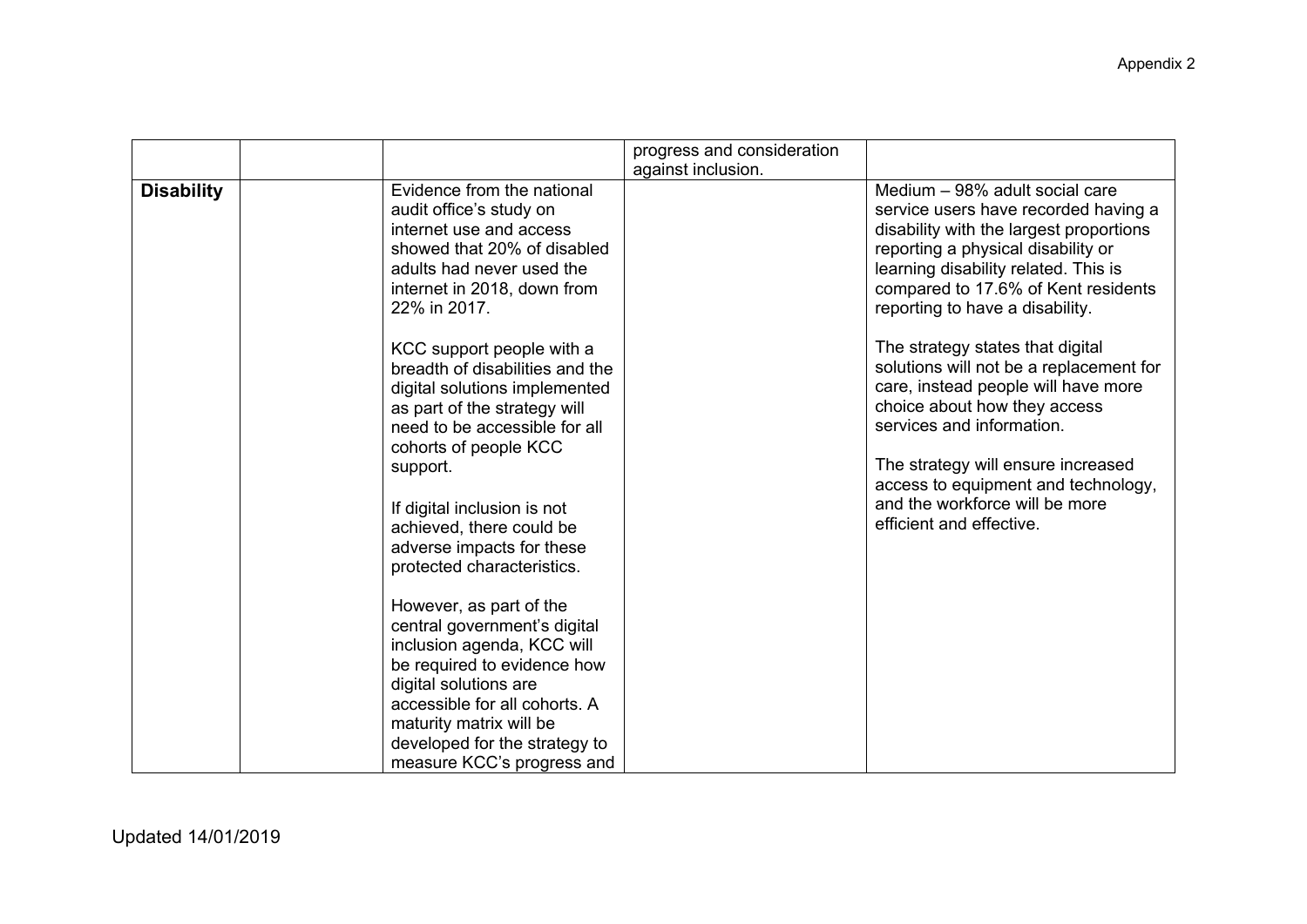|                    | consideration against<br>inclusion. |                                                                                                                                                                                                                                                                                                                                                                                                                                                                                                                                                                                      |                                                                                                                                                                                                                                                                                                                                                                                                                                                                           |
|--------------------|-------------------------------------|--------------------------------------------------------------------------------------------------------------------------------------------------------------------------------------------------------------------------------------------------------------------------------------------------------------------------------------------------------------------------------------------------------------------------------------------------------------------------------------------------------------------------------------------------------------------------------------|---------------------------------------------------------------------------------------------------------------------------------------------------------------------------------------------------------------------------------------------------------------------------------------------------------------------------------------------------------------------------------------------------------------------------------------------------------------------------|
| <b>Sex</b>         |                                     | Evidence from the national<br>audit office's study on<br>internet use and access<br>showed that fewer woman<br>use the internet than men. In<br>2018, 51% of men aged 75<br>years and over were recent<br>internet users, compared with<br>38% of women in this age<br>group.<br>As part of the central<br>government's digital inclusion<br>agenda, KCC will be required<br>to evidence how digital<br>solutions are accessible for<br>all cohorts. A maturity matrix<br>will be developed for the<br>strategy to measure KCC's<br>progress and consideration<br>against inclusion. | Medium - There are more female<br>service users accessing adult social<br>care services than male service users;<br>Female: 57%, Male: 47%.<br>The strategy states that digital<br>solutions will not be a replacement for<br>care, instead people will have more<br>choice about how they access<br>services and information.<br>The strategy will ensure increased<br>access to equipment and technology,<br>and the workforce will be more<br>efficient and effective. |
| Gender<br>identity |                                     |                                                                                                                                                                                                                                                                                                                                                                                                                                                                                                                                                                                      | Unknown - Currently no data on<br>gender identity is collected.<br>The strategy states that digital<br>solutions will not be a replacement for<br>care, instead people will have more<br>choice about how they access<br>services and information.                                                                                                                                                                                                                        |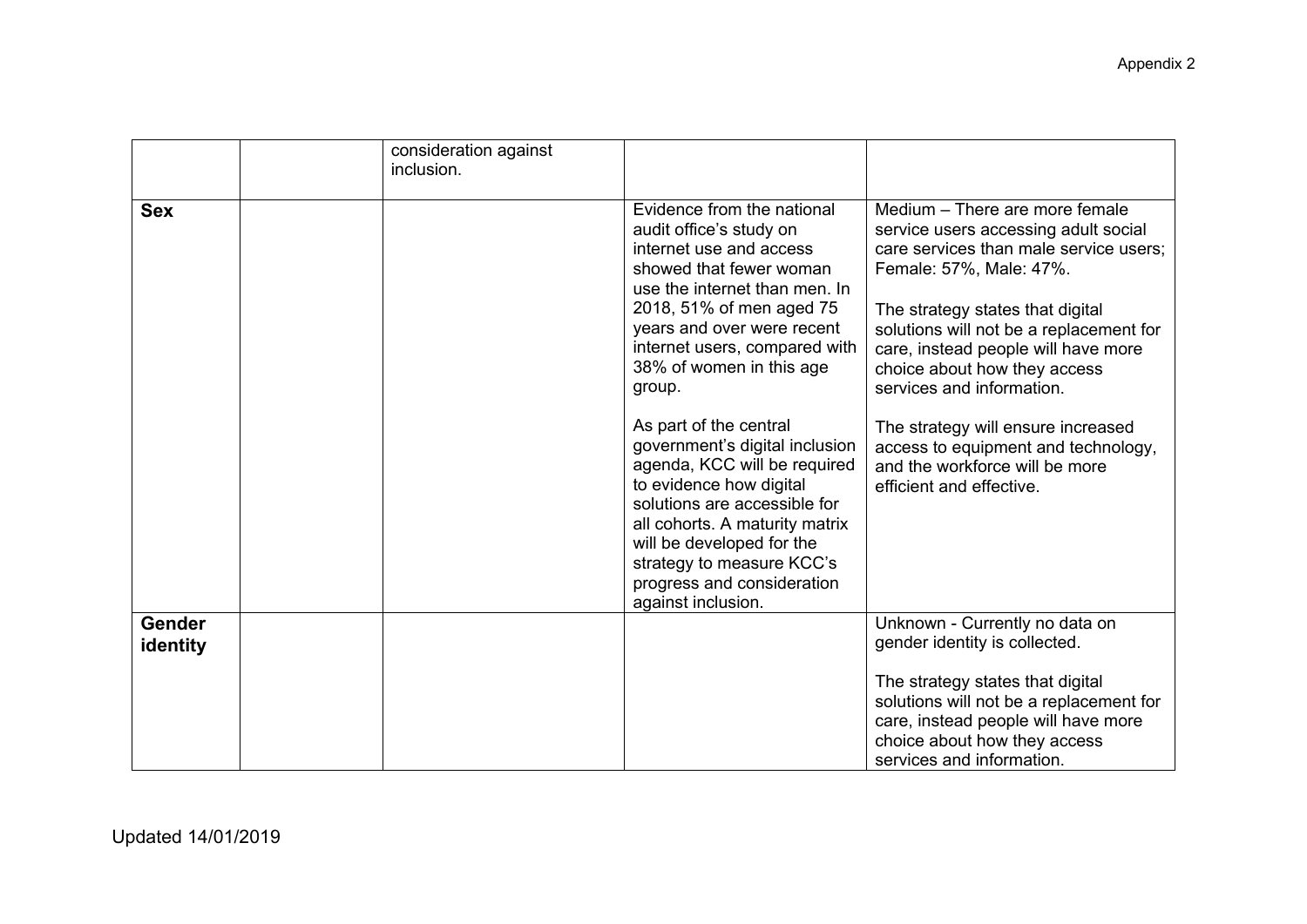|      |  |                                                                                                                                                                                                                                                       | The strategy will ensure increased<br>access to equipment and technology,<br>and the workforce will be more<br>efficient and effective.<br>This group will benefit from only<br>having to tell their story once. The<br>strategy will also explore whether<br>service users can update their own<br>records and therefore make changes/<br>add to their equality information.<br>Through the proposed changes,<br>support will continue to be delivered<br>with the person's needs at the centre,<br>regardless of their gender identity. |
|------|--|-------------------------------------------------------------------------------------------------------------------------------------------------------------------------------------------------------------------------------------------------------|-------------------------------------------------------------------------------------------------------------------------------------------------------------------------------------------------------------------------------------------------------------------------------------------------------------------------------------------------------------------------------------------------------------------------------------------------------------------------------------------------------------------------------------------|
|      |  |                                                                                                                                                                                                                                                       | Within the action plan, it is proposed<br>that Kent County Council starts to<br>collect this information as part of their<br>equalities reporting.                                                                                                                                                                                                                                                                                                                                                                                        |
| Race |  | Low - When implementing<br>digital solutions, KCC should<br>be mindful of the needs of<br>this protected characteristic<br>group. For example: a<br>service user using a new self-<br>assessment tool when<br>English is not their first<br>language. | Medium - the majority of service<br>users utilising adult social care<br>services are within the 'White' ethnic<br>group (83%) and a smaller<br>percentage from Mixed, Asian or<br>Black ethnic groups (6%).<br>The strategy states that digital<br>solutions will not be a replacement for<br>care, instead people will have more                                                                                                                                                                                                        |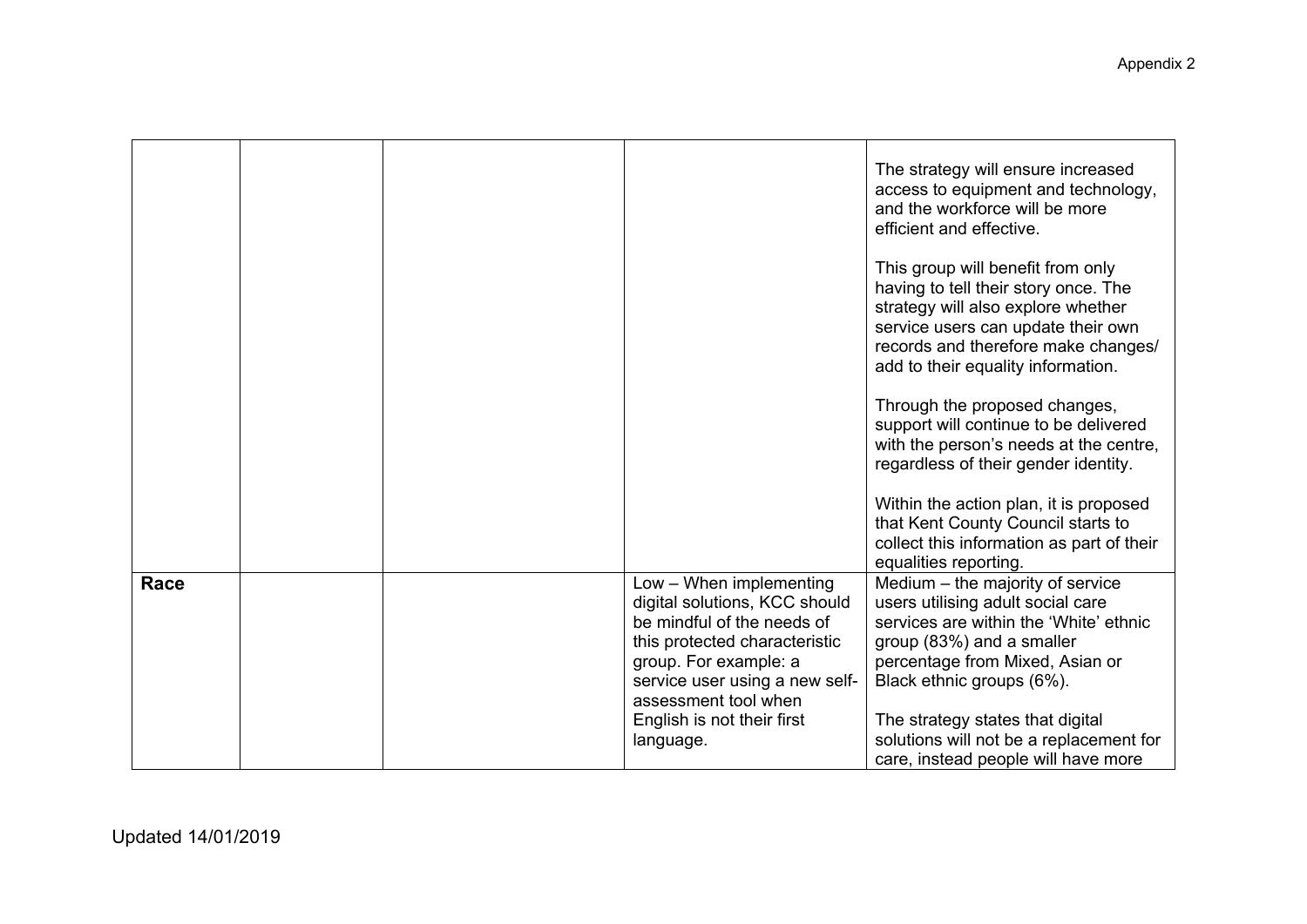|                                         |  | As part of the central<br>government's digital inclusion<br>agenda, KCC will be required<br>to evidence how digital<br>solutions are accessible for<br>all cohorts. A maturity matrix<br>will be developed for the<br>strategy to measure KCC's<br>progress and consideration<br>against inclusion. | choice about how they access<br>services and information.<br>The strategy will ensure increased<br>access to equipment and technology,<br>and the workforce will be more<br>efficient and effective.                                                                                                                                                                                                                                                                                                                       |
|-----------------------------------------|--|-----------------------------------------------------------------------------------------------------------------------------------------------------------------------------------------------------------------------------------------------------------------------------------------------------|----------------------------------------------------------------------------------------------------------------------------------------------------------------------------------------------------------------------------------------------------------------------------------------------------------------------------------------------------------------------------------------------------------------------------------------------------------------------------------------------------------------------------|
| Religion<br>and Belief                  |  |                                                                                                                                                                                                                                                                                                     | Medium - Although data for this<br>characteristic has been collected, the<br>majority (65%) of service users either<br>did not record their religion or<br>identified as having no religion.<br>The strategy states that digital<br>solutions will not be a replacement for<br>care, instead people will have more<br>choice about how they access<br>services and information.<br>The strategy will ensure increased<br>access to equipment and technology,<br>and the workforce will be more<br>efficient and effective. |
| <b>Sexual</b><br><b>Orientatio</b><br>n |  |                                                                                                                                                                                                                                                                                                     | Medium - Although data for this<br>characteristic has been collected, the<br>majority of service users either refuse<br>to state their sexual orientation, or it<br>was not collected.                                                                                                                                                                                                                                                                                                                                     |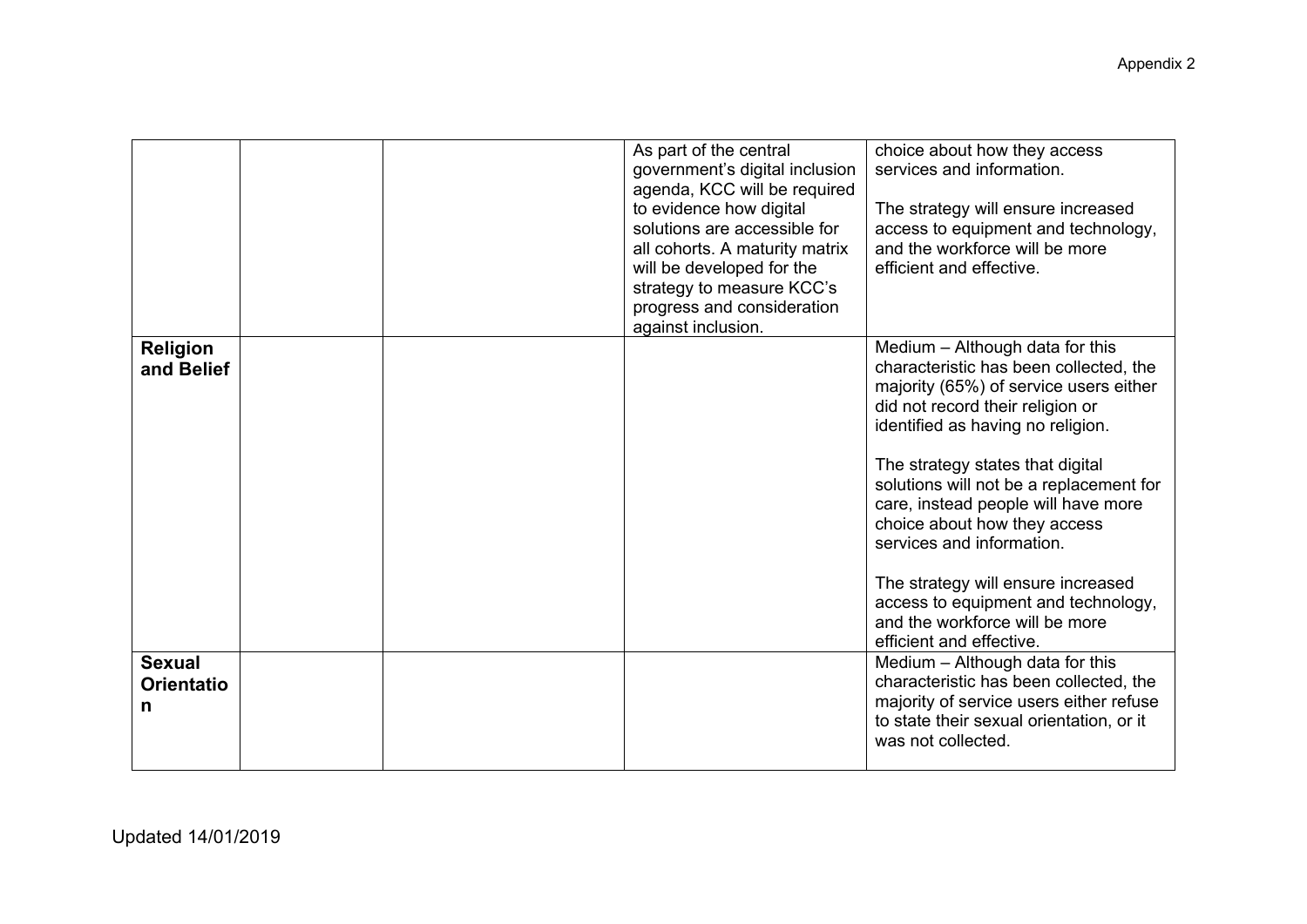|                                       |  | The strategy states that digital<br>solutions will not be a replacement for<br>care, instead people will have more<br>choice about how they access<br>services and information.<br>The strategy will ensure increased<br>access to equipment and technology,<br>and the workforce will be more<br>efficient and effective.<br>Similarly to gender identity, this group<br>will benefit from only having to tell<br>their story once. The strategy will also<br>explore whether service users can<br>update their own records and<br>therefore make changes/ add to their<br>equality information. |
|---------------------------------------|--|---------------------------------------------------------------------------------------------------------------------------------------------------------------------------------------------------------------------------------------------------------------------------------------------------------------------------------------------------------------------------------------------------------------------------------------------------------------------------------------------------------------------------------------------------------------------------------------------------|
| Pregnanc<br>y and<br><b>Maternity</b> |  | Unknown - Currently no data on<br>pregnancy and maternity is collected.<br>However, through the changes<br>proposed in this strategy, staff with<br>this protected characteristic will<br>benefit from more flexible working and<br>increased access to information. The<br>strategy will provide people with more<br>choice around how they work.                                                                                                                                                                                                                                                |
| <b>Marriage</b><br>and Civil          |  | Unknown - Currently no data on<br>marriage and civil partnerships is                                                                                                                                                                                                                                                                                                                                                                                                                                                                                                                              |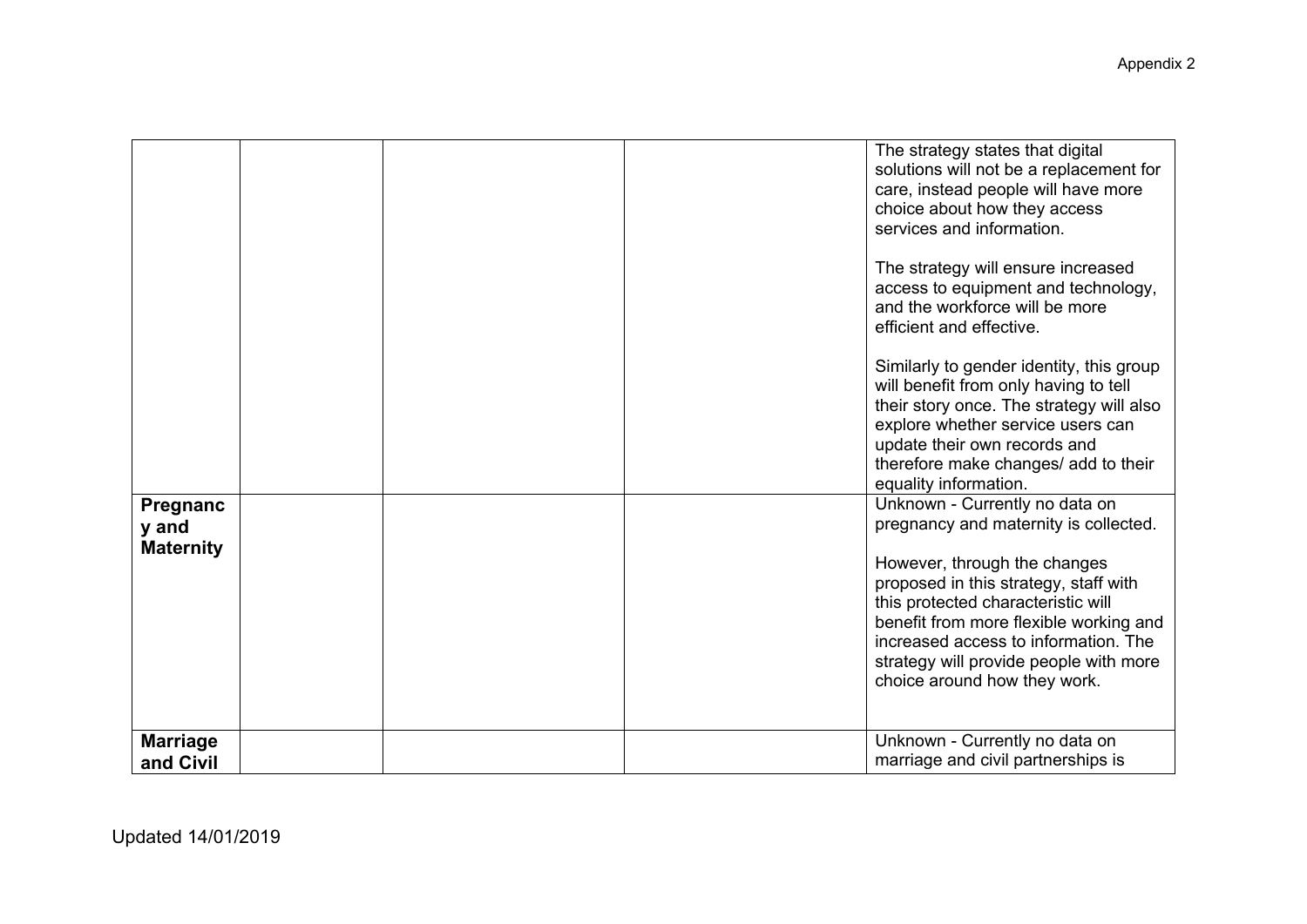| <b>Partnersh</b><br>ips                       | collected.<br>However, the 2011 Census showed<br>that 49% of Kent residents were<br>married or in a civil partnership.<br>However, through the changes<br>proposed in this strategy, staff with<br>this protected characteristic will<br>benefit from more flexible working and<br>increased access to information. The<br>strategy will provide people with more<br>choice around how they work. |
|-----------------------------------------------|---------------------------------------------------------------------------------------------------------------------------------------------------------------------------------------------------------------------------------------------------------------------------------------------------------------------------------------------------------------------------------------------------|
| Carer's<br><b>Responsi</b><br><b>bilities</b> | Unknown - Currently no data on<br>carer's responsibilities is collected for<br>these service users.                                                                                                                                                                                                                                                                                               |
|                                               | The strategy states that digital<br>solutions will not be a replacement for<br>care, instead people will have more<br>choice about how they access<br>services and information.                                                                                                                                                                                                                   |
|                                               | The strategy will ensure increased<br>access to equipment and technology,<br>and the workforce will be more<br>efficient and effective.                                                                                                                                                                                                                                                           |
|                                               | Within the action plan, it is proposed<br>that Kent County Council starts to<br>collect this information as part of their<br>equalities reporting.                                                                                                                                                                                                                                                |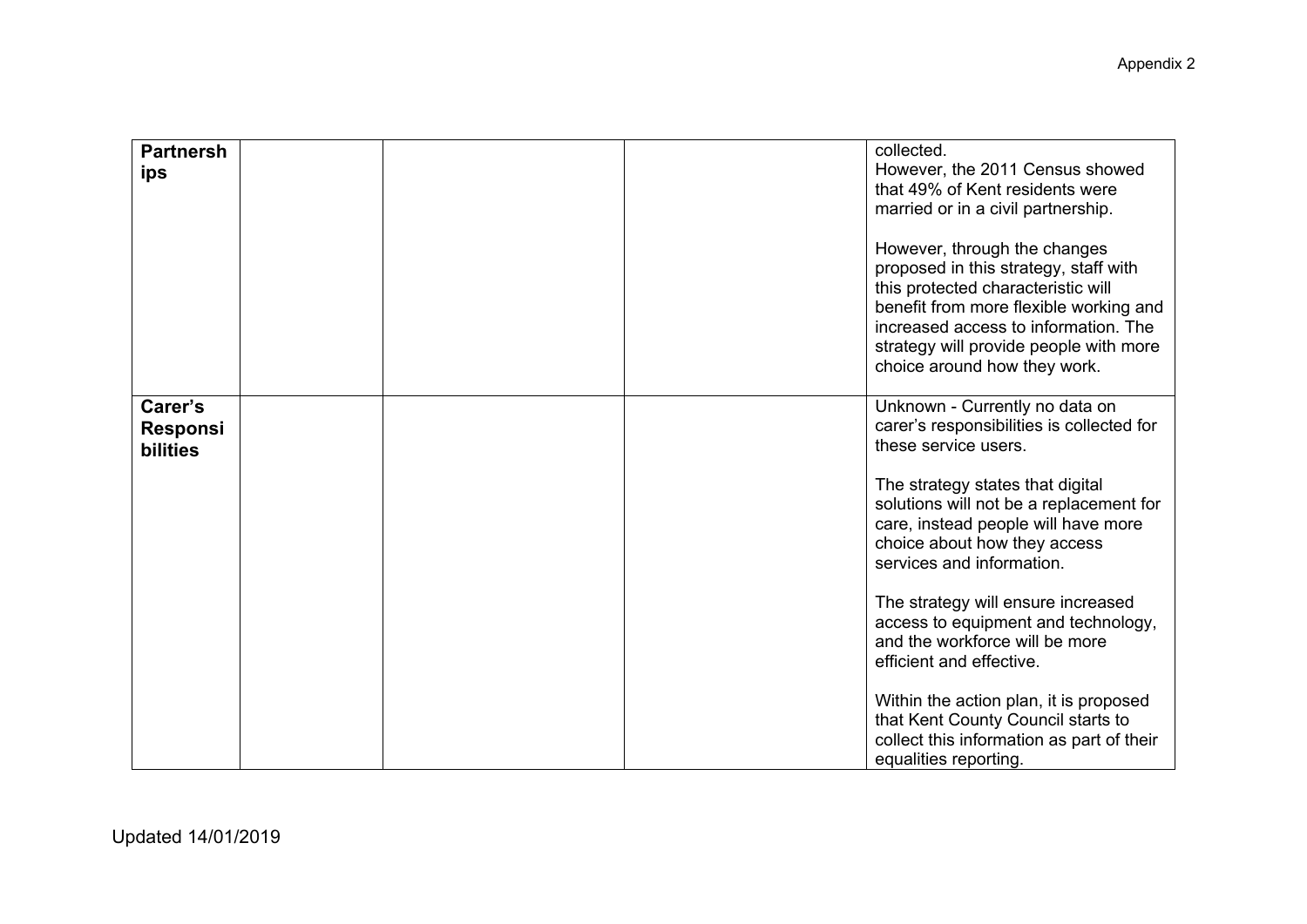# **Part 2**

## **Equality Analysis /Impact Assessment**

### **Protected groups**

Analysis has suggested that the majority of protected groups will be positively impacted by the changes, given that the project aims to develop a more equipped workforce, encourage and empower service users and improve KCC's partnerships. The strategy will continue to put the person at the centre and will provide more choice around how they access services.

However, consideration around digital accessibility needs to be given to the following groups to ensure the digital solutions implemented as part of the strategy are mindful of their:

- Age
- Disability
- **•** Gender
- Race

## **Information and Data used to carry out your assessment**

*Data used to carry out the assessment is available at Appendix A (including links to the data sources).*

Protected characteristic data has been provided by Kent County Council's Adults Performance Team in November 2018 for:

- Age
- Gender
- Disability
- Race
- Religion
- Sexual Orientation

Further protected characteristic data has been taken from Kent County Council's Facts and Figures reports and Kent County Council's Your Life, Your Wellbeing Strategy Equality Impact Assessment.

This assessment also utilised information gathered by the National Audit Office on internet use and access by age, disability and gender.

### **Analysis: Adverse Impact**

Analysis suggests that there is a low risk of negative impact to the protected characteristic groups because any negative impact will be mitigated as outlined in the action plan below.

The evidence gathered as part of the assessment shows that there is a potential negative impact on age, disability, gender and race. This negative impact relates to the accessibility and inclusion of these protected groups. For example: the majority of the service users accessing adult social care services are aged 65+ and the evidence from the national audit office study showed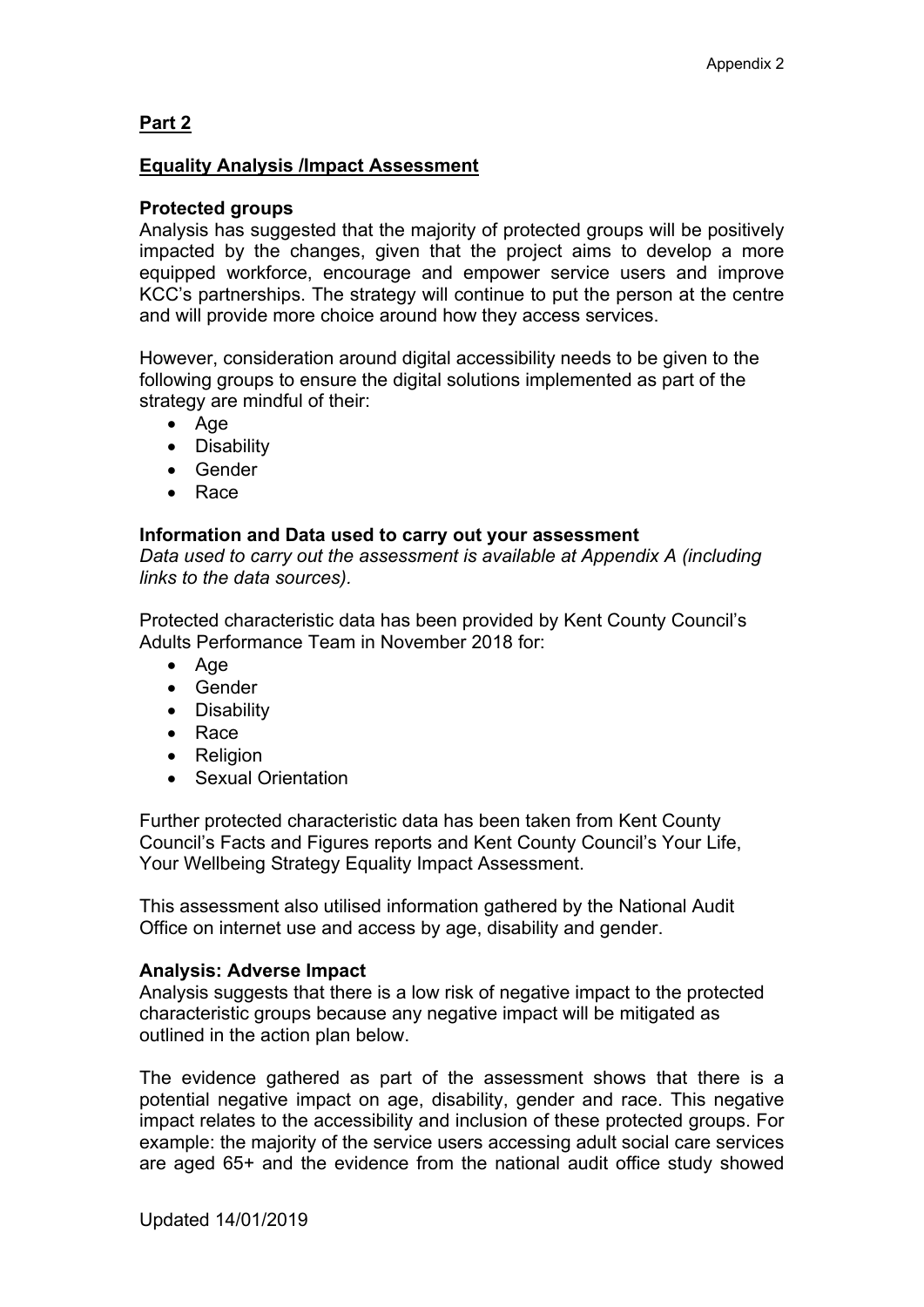that only 44% of adults aged 75+ had recently used the internet (within 3 months).

Although the strategy will implement a range of digital solutions to support the service user and KCC's workforce, digital solutions will not be a replacement for traditional care and support services. Therefore, any negative impact will be low, as people will still have a choice around how they access services and information.

The government digital inclusion agenda will help KCC to ensure that maximum coverage for digital accessibility, skills and connectivity are considered when designing and implementing digital solutions. A maturity matrix has been developed to support this, and Adult Social Care and Health Directorate will monitor their progress against this matrix at 6-monthly intervals.

## **Analysis: Positive Impact:**

It is anticipated that the proposed changes will have a mainly positive impact on service users given that the strategy is based on five themes:

- People; enabling people to do more for themselves and make use of intelligent information, tools and apps to increase their independence and improve their quality of life
- Place; transforming the way services are delivered across all settings by improving connectivity and using innovative technology.
- Practice; developing a more productive, capable and confident workforce by ensuring employees have the right digital tools and information and can work flexibly
- Product; empowering and enabling service users to live more fulfilling and independent lives by utilising more advanced and innovative products where appropriate
- Partnership; delivering better outcomes for people by enabling key partners to more easily collaborate, innovate and share information.

Following the implementation of the strategy, people accessing adult social care services will still receive the same quality service but will benefit from alternative ways to access and manage their way through the social care system; providing people with more choice. There will be increased access to equipment and technology, and the workforce supporting them will be more capable and productive. Services will continue to be designed with the person at the centre and therefore the needs of the service users will continue to be met.

# **JUDGEMENT**

Based on the above screening and assessment, it has been determined that the proposed changes as outlined in this document have no potential for discrimination and all opportunities to promote equality have been taken.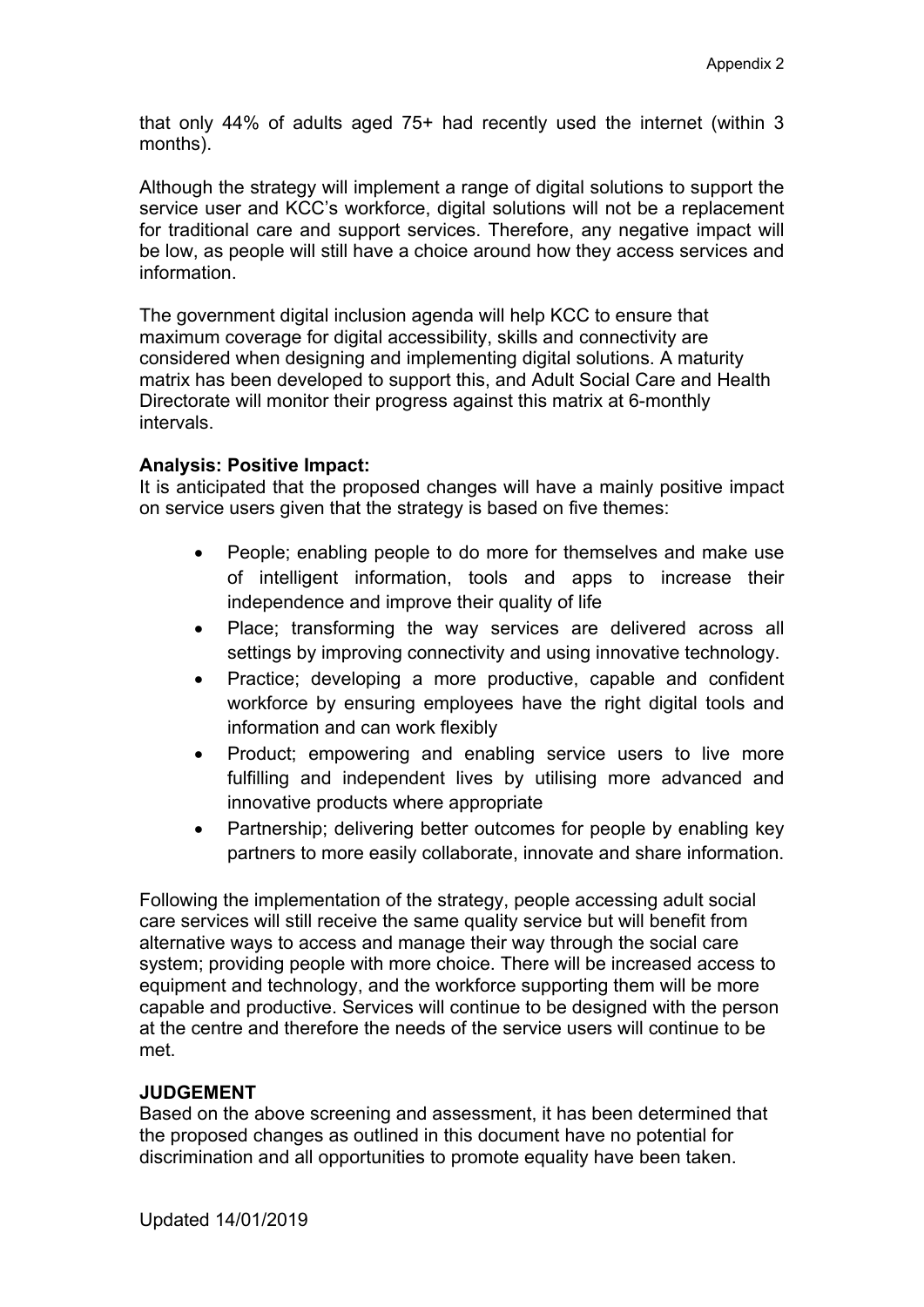It is believed that the potential negative impacts are low and will be mitigated through utilisation of the digital inclusion maturity matrix.

# **Internal Action Required YES**

There is potential for adverse impact on particular groups and we have found scope to improve the proposal by undertaking the following actions: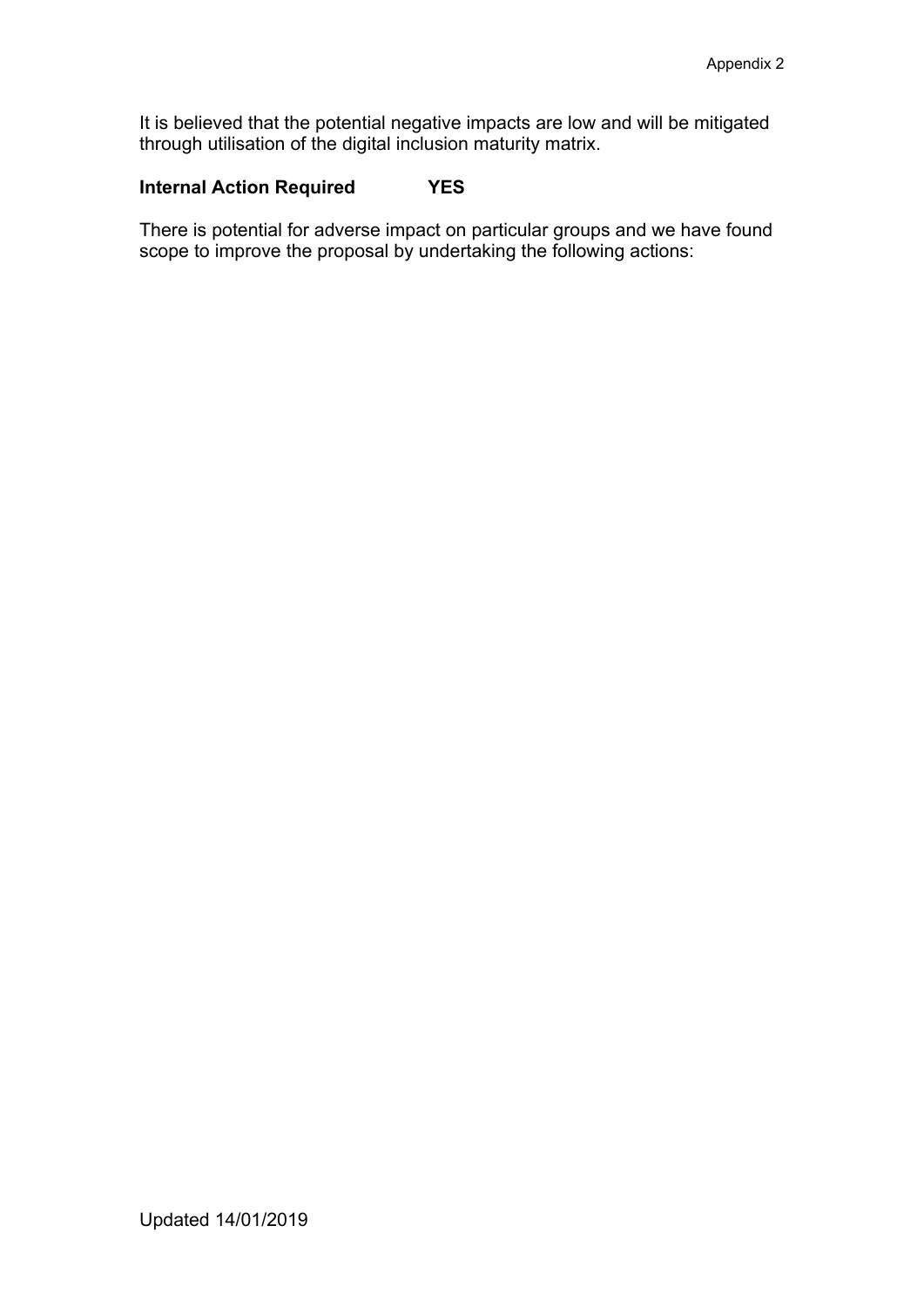#### **Protected Characteristic Issues identified Action to be taken Expected outcomes Owner Timescale Cost implications** Age, disability and gender Potential discrimination with regards to the access to and use of the internet. Potential risk associated with noncompliance with central government's digital inclusion agenda Work with KCC's representative for the 'Digital Declaration' and 'Digital Inclusion Agenda' to ensure consideration is given to all protected characteristic groups. Development of a digital inclusion maturity matrix to measure ASCH's progress against inclusion. Ensure digital inclusion for all protected groups. This will be reviewed regularly through the maturity matrix assessment. Rachael Letchford Ongoing – to be completed by 2020 TBC Race Provision of accessible information to clients when English may not be there first language As above. Ensure digital inclusion for all protected groups. This will be reviewed regularly through the maturity matrix assessment. Rachael Letchford Ongoing – to be completed by 2020 TBC Marriage and Civil Partnerships, Carer's Responsibilities, Pregnancy and No equalities data currently gathered, so unable to fully understand the impact on these protected characteristic groups. Explore the possibilities of collecting this data as part of the equalities reporting. To ensure further detailed assessment against each protected characteristic and identification of TBC April 2019 N/A

## **Equality Impact Analysis/Assessment Action Plan**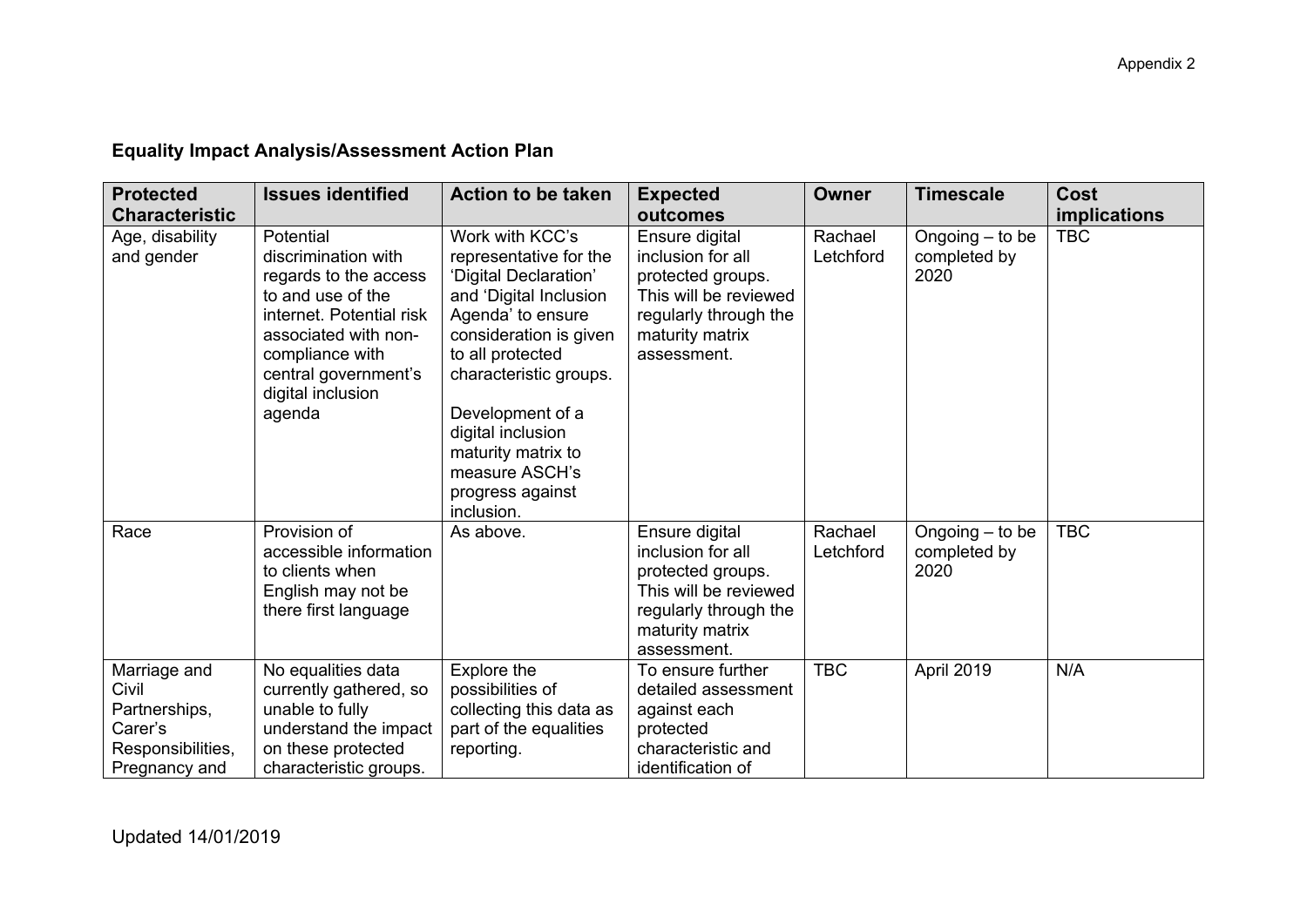| Maternity and<br>Gender Identity |                                       |                                                                                                                                     | potential negative<br>impact. |                      |                                    |            |
|----------------------------------|---------------------------------------|-------------------------------------------------------------------------------------------------------------------------------------|-------------------------------|----------------------|------------------------------------|------------|
| All                              | Poor collection of<br>equalities data | Explore the possibility<br>of service users or<br>staff making updates/<br>changes to equalities<br>data on KCC's client<br>system. | Improved equalities<br>data.  | Rachael<br>Letchford | In line with<br>Mosaic Phase<br>۷. | <b>TBC</b> |

## **Have the actions been included in your business/ service plan?**

No – The digital inclusion maturity matrix will be taken through the appropriate governance forums for approval and a process for updating will be agreed and implemented. The digital inclusion maturity matrix will be considered through the business planning process and reference will be made in the Adult Social Care and Health Business Plan.

The strategy and implementation plan will be reviewed at regular intervals throughout the delivery of the strategy. The actions above will be included in the review.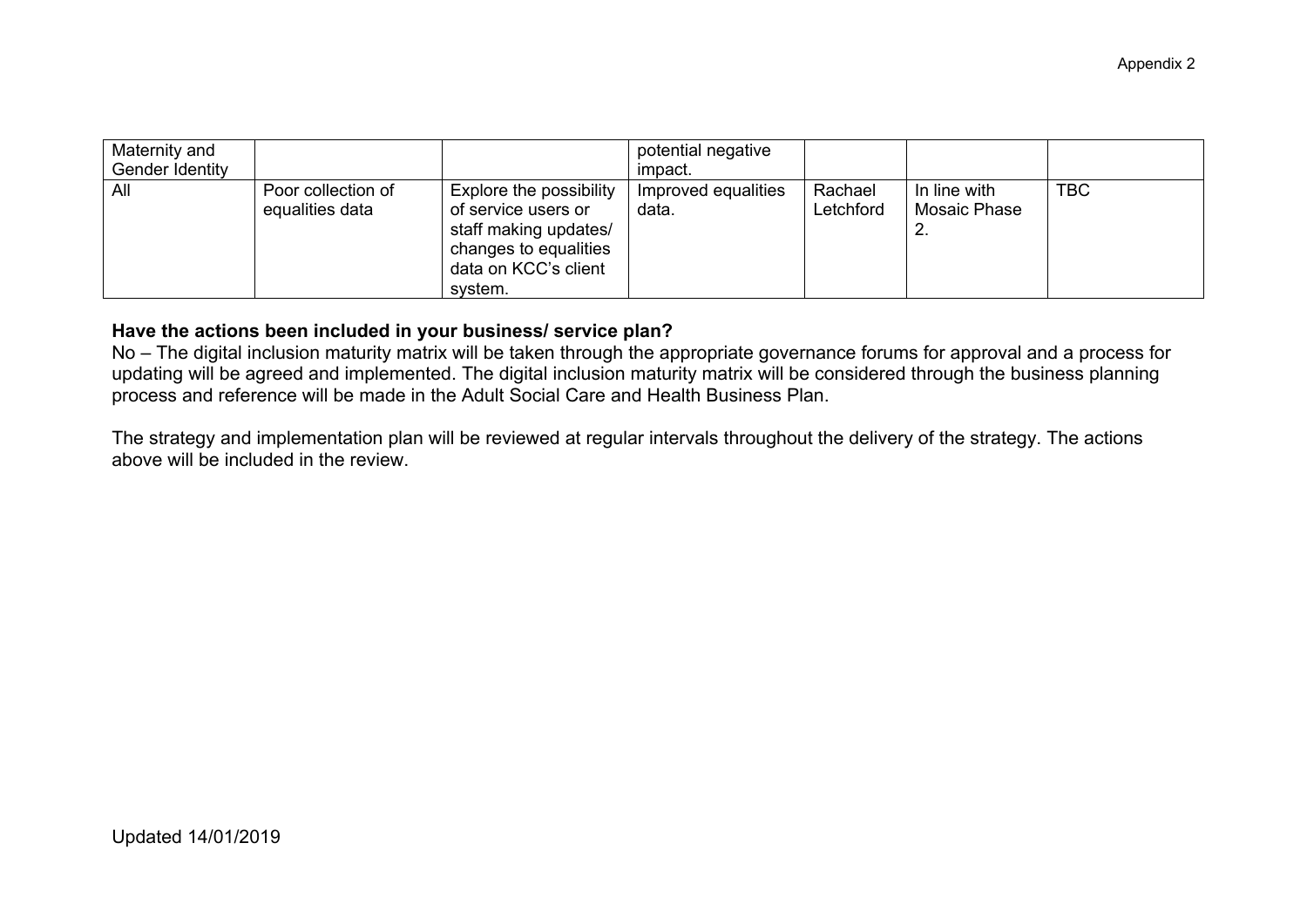# Appendix A

# Kent and Adult Social Care Level Data

*The majority of the data below has been taken from an Adult Social Care adhoc performance report provided by the Adult Performance Team in November 2018. The data shows a snapshot in time of the service users open to adult social services.*

*Some information has also been taken from the Your Life, Your Wellbeing Strategy Equality Impact Assessment<sup>1</sup> and data from KCC's Facts and Figures of Kent<sup>2</sup> .*

# **Age**

Kent has an older age profile than the national average with greater proportions of people aged 45+ years than England. Data presented in the Facts and Figures reports for Kent show that 20% of the population are aged 65+ and approximately 60% are aged between 18-64.

Out of the adult social care service users, there are higher proportions of 65+ year olds utilising services than those in the 0-17 and 18-64 age brackets.

The proportion of 65+ service users utilising adult social care services is over represented when compared to the wider Kent population (57% compared to 20%).

| Age          | <b>Total</b> | Percentage |
|--------------|--------------|------------|
| $0 - 17$     | 13           | $0.0\%$    |
| 18-64        | 13170        | 42.4%      |
| 65+          | 17712        | 57.1%      |
| Not Recorded | 134          | 0.4%       |

# **Disability**

As recorded in KCC's Facts and Figures report 2017, the proportion of total resident population who have limitations to day-to-day activities in Kent is very similar to that seen nationally and within the South East. In Kent 257,038 (17.6%) people stated that that they have a health problem or disability which limits their day-to-day activities. A physical disability or health condition is the most common reason reported; this accounted for 69.1% of all claims in Kent.

Percentage information given in the equalities report (November 2018) shows that 60% of adult social care service users' primary support reason was

<sup>1</sup> **'**Your life, your well-being: a vision and strategy for adult social care 2016 to 2021', available at: http://www.kent.gov.uk/ data/assets/pdf\_file/0006/66579/Equality-Impact-[Assessment-Your-Life-Your-Wellbeing.pdf](http://www.kent.gov.uk/__data/assets/pdf_file/0006/66579/Equality-Impact-Assessment-Your-Life-Your-Wellbeing.pdf)

<sup>2</sup> [http://www.kent.gov.uk/about-the-council/information-and-data/Facts-and-figures-about-](http://www.kent.gov.uk/about-the-council/information-and-data/Facts-and-figures-about-Kent/equality-and-diversity-data#tab-5)[Kent/equality-and-diversity-data#tab-5](http://www.kent.gov.uk/about-the-council/information-and-data/Facts-and-figures-about-Kent/equality-and-diversity-data#tab-5)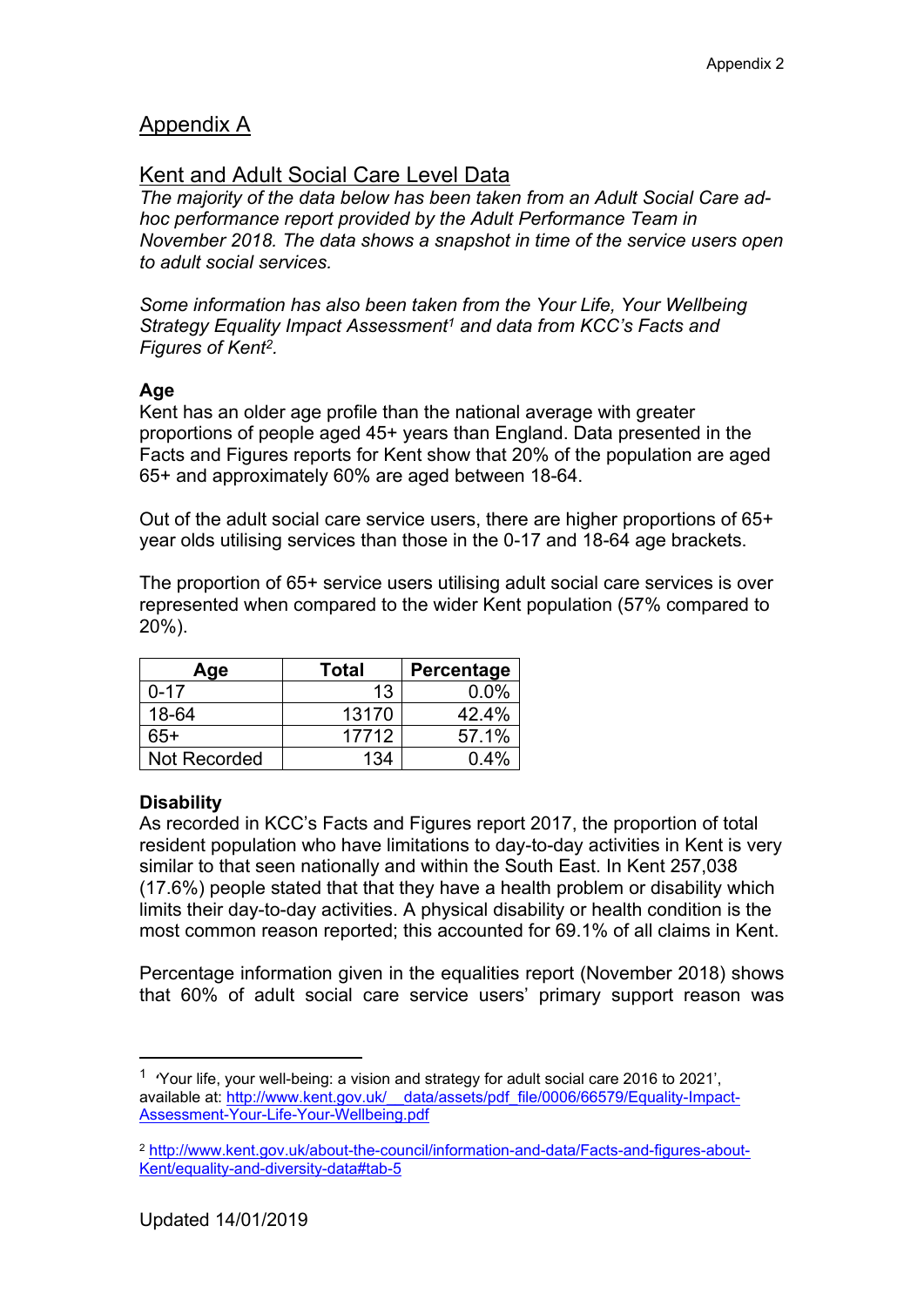physical, and 15% of peoples primary support need was learning disability related.

| <b>Primary Support Reason</b>   | <b>Total</b> | Percentage |
|---------------------------------|--------------|------------|
| <b>Mental Health Support</b>    | 3329         | 11%        |
| Learning Disability support     | 4574         | 15%        |
| <b>Physical Support</b>         | 18604        | 60%        |
| <b>Sensory Support</b>          | 368          | 1%         |
| Support with Memory & Cognition | 1961         | 6%         |
| Autism - High Functioning       | 53           | 0%         |
| Social Support                  | 1572         | 5%         |
| <b>Substance Misuse</b>         | 15           | 0%         |
| No Support Reason               | 532          | 2%         |
| Other                           | 21           | 0%         |

## **Gender**

In relation to those who use Adult Social Care services there are more women (57%) than men (43%).

When compared with wider Kent population data, women are slightly over represented (51% in Kent) and men are slightly under represented (49% in Kent).

| Gender                | <b>Total</b> | Percentage |
|-----------------------|--------------|------------|
| Female                | 17825        |            |
| Male                  | 13184        | 43%        |
| <b>Gender Neutral</b> |              | በ%         |
| Not Recorded          | 19           | ሰ%         |

## **Sexual Orientation**

Across Kent, 93.7% of residents identify as heterosexual, with a further 2% identifying as part of the LGBT groups. As the data below shows information on sexual orientation has not been obtained for 36% of adult social care service users in Kent, with a further 32% opting not to record their sexual orientation.

29% of service users indicated that they were heterosexual.

| <b>Sexual Orientation</b> | <b>Total</b> | Percentage |
|---------------------------|--------------|------------|
| <b>Not Recorded</b>       | 11164        | 36%        |
| Heterosexual              | 8992         | 29%        |
| Prefer Not to Say         | 10008        | 32%        |
| Other                     | 729          | 2%         |
| <b>Lacks Capacity</b>     | 66           | 0%         |
| Gay Man                   | 34           | 0%         |
| Gay Woman/Lesbian         | 28           | 0%         |
| <b>Bisexual</b>           | 8            | በ%         |

Updated 14/01/2019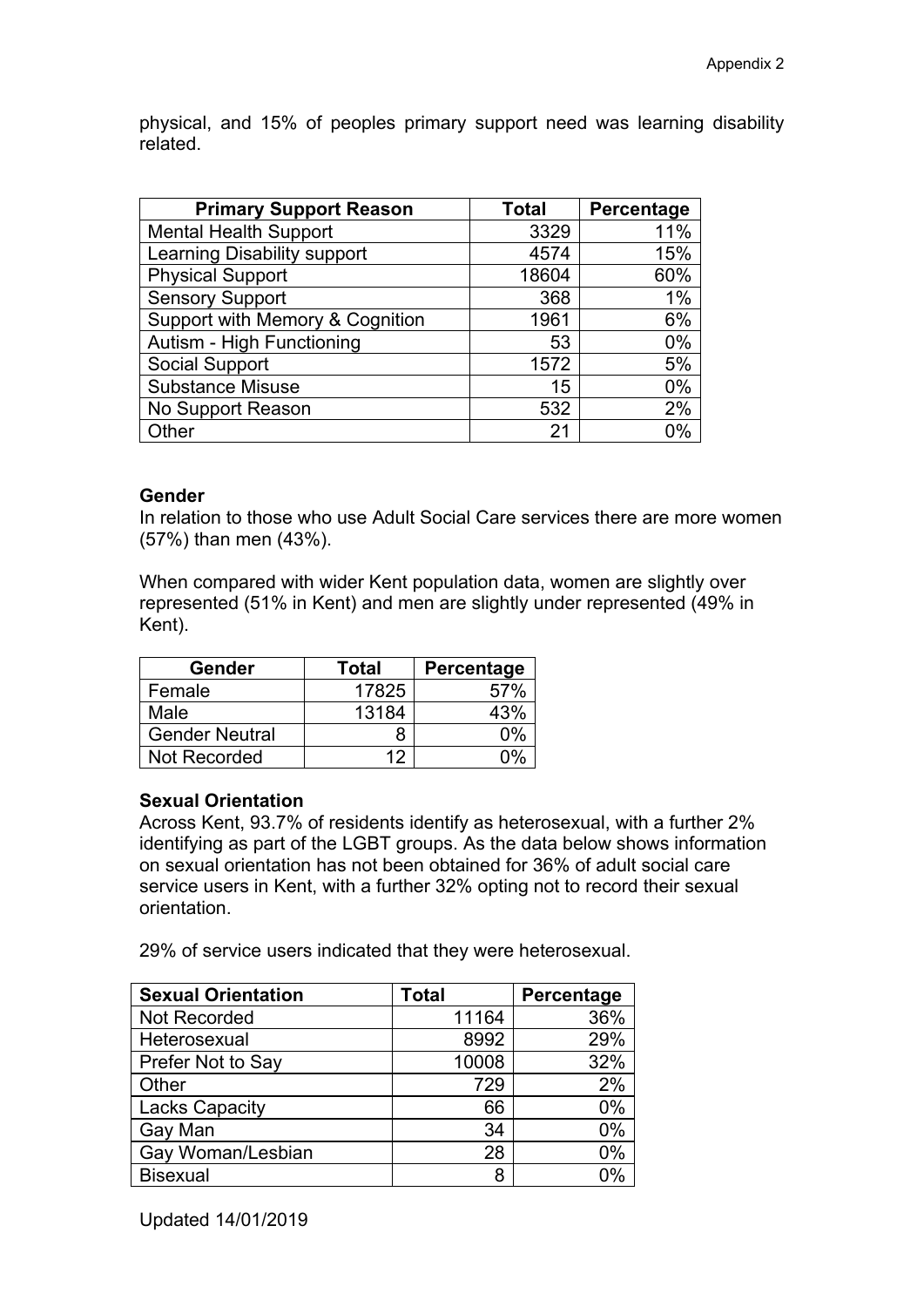## **Marriage and Civil Partnerships**

Data presented in Kent's Facts and Figures 2017 report shows that 49% of Kent residents are married or in a civil partnership, and 51% of residents are single or separated/divorced or widowed. This is representative when compared with the population of England.

There is currently no data collected to show the marriage status of adult social care service users.

### **Religion and Belief**

Across Kent, 62.5% of residents identify as Christian and 3.4% identifying as either Buddhist, Hindu, Jewish or Muslim.

As the data below shows a large proportion of service users in Kent did not give their religious profile or have no religious preference; this equates to 69% of the service users.

| <b>Religion</b>             | <b>Total</b> | Percentage |
|-----------------------------|--------------|------------|
| Not Known/ Not Recorded     | 11605        | 37%        |
| No Religion                 | 9795         | 32%        |
| Christian                   | 7727         | 25%        |
| <b>Other Religion</b>       | 1128         | 4%         |
| Sikh                        | 147          | 0%         |
| <b>Muslim</b>               | 509          | 2%         |
| Hindu                       | 55           | 0%         |
| <b>Buddhist</b>             | 44           | 0%         |
| Jewish                      | 16           | $0\%$      |
| <b>Declined to Disclose</b> | 3            | 0%         |

Following this, the next highest proportion of service users are Christian (25%).

### **Race and Ethnicity**

.

Data presented in KCC's Facts and Figures 2017 report shows that Kent has a slightly higher proportion of people from the white ethnic group (93.7%) when compared to England (85.4%).

The majority of adult social care service users are from the 'white' ethnic group (83%). This is a lower proportion than the total Kent population which equates to 93.7%, but is relatively comparable to England's population.

| <b>Race/Ethnicity</b>               | <b>Total</b> | Percentage |
|-------------------------------------|--------------|------------|
| White                               | 25888        | 83%        |
| Mixed / Multiple                    | 241          | 1%         |
| Asian / Asian British               | 1029         | 3%         |
| Black / African / Caribbean / Black | 273          | 1%         |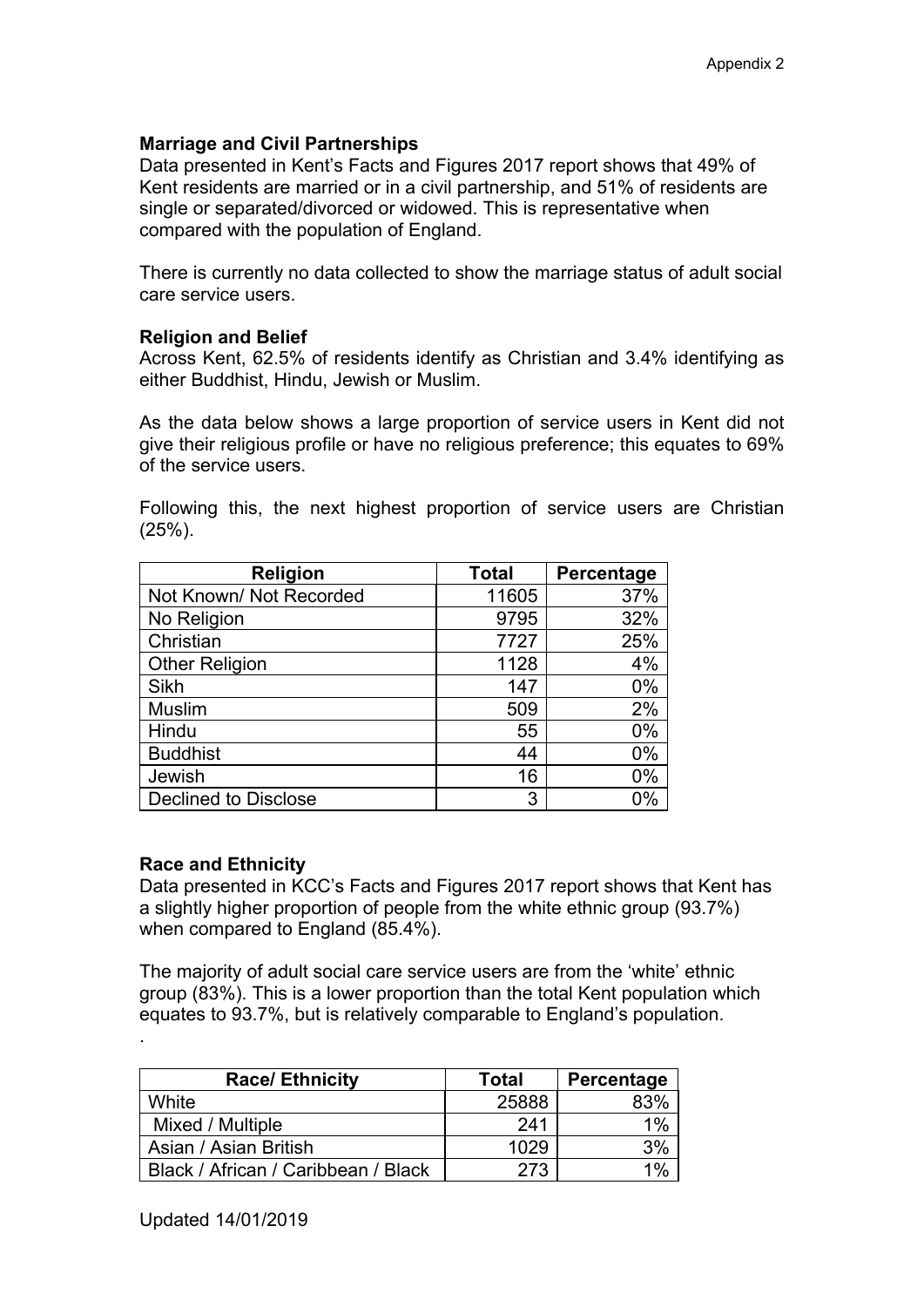| <b>British</b>         |      |       |
|------------------------|------|-------|
| Other ethnic group     | 170  | 1%    |
| Refused                | 19   | $0\%$ |
| Undeclared / Not Known | 3409 | 11%   |

### **Carers**

From the 2011 Census we know that carers are most likely to fall between the 35-49 age bracket, however there are signifcant numbers of carers who are significantly older. Carers are also more likely to be women.

*Because of the limits of internal data we have not included information on gender identity, pregnancy and maternity, marriage and carers within this section of the EqIA screening.*

*This strategy will take into account and be responsive to the needs and issues which may exist in these population groups.*

## Other Data Gathered

The Office for National Statistics conducted a study on internet use in the UK by age, sex, disability and geographical location<sup>3</sup> and a study on internet access<sup>4</sup>. The key findings, as detailed below, will be considered in the development and implementation of the digital strategy.

## **Age**

In 2018, among all adults, 78% used mobile phones or smartphones to access the internet. These were the most popular devices across most age groups, apart from those aged 65 years and over, who reported a tablet computer as the most popular device used to access the internet, at 42%.

In 2018, among all adults, 77% had used the internet "on the go" using a mobile phone, smartphone, laptop, tablet or handheld device. Only 39% of those aged 65 and over reported having internet access on the go.

In 2018, of all households in Great Britain, 90% had access to the internet. Households with one adult aged 65 years and over had the lowest proportion of internet access, at 59% in 2018. However, these households had the largest growth in internet access, up 23 percentage points since 2012, compared with growth of 10 percentage points in all households.

In 2018, 8.4% of adults had never used the internet, down from 9.2% in 2017. Virtually all adults aged 16 to 34 years were recent internet users (99%) in 2018, compared with 44% of adults aged 75 years and over. Of the 4.5 million adults who had never used the internet in 2018, more than half (2.6 million) were aged 75 years and over.

<sup>3</sup> Office for National Statistics; Internet Users: 2018,

<https://www.ons.gov.uk/businessindustryandtrade/itandinternetindustry/bulletins/internetusers/2018> <sup>4</sup> Office for National Statistics: Internet Access: 2018,

[https://www.ons.gov.uk/peoplepopulationandcommunity/householdcharacteristics/homeinternetandsocia](https://www.ons.gov.uk/peoplepopulationandcommunity/householdcharacteristics/homeinternetandsocialmediausage/bulletins/internetaccesshouseholdsandindividuals/2018) [lmediausage/bulletins/internetaccesshouseholdsandindividuals/2018](https://www.ons.gov.uk/peoplepopulationandcommunity/householdcharacteristics/homeinternetandsocialmediausage/bulletins/internetaccesshouseholdsandindividuals/2018)